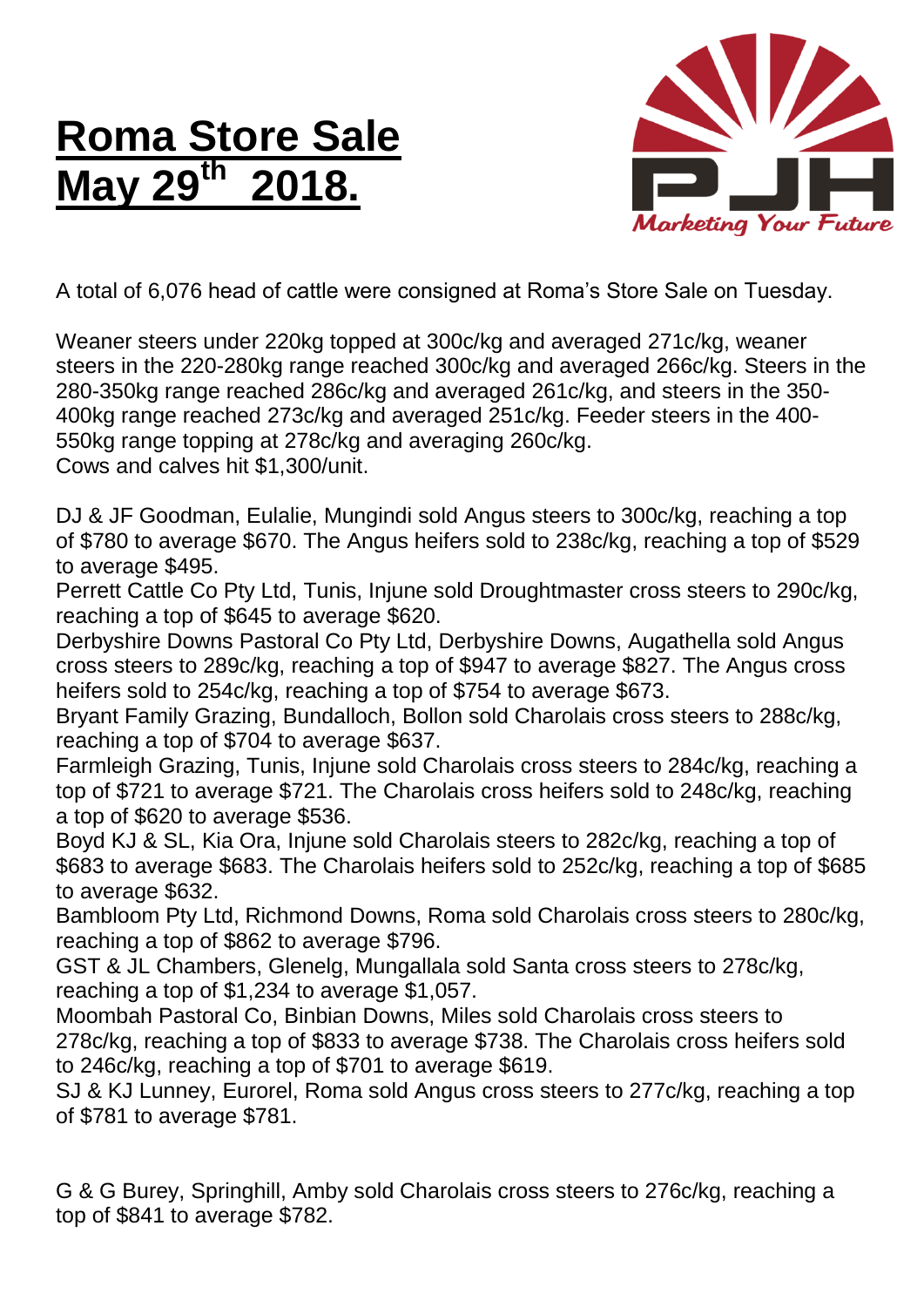EJ & CF Rolfe, Nindinna, Roma sold Charolais cross steers to 275c/kg, reaching a top of \$1,072 to average \$922.

AJ & RE Richardson, Nimity, Roma sold Angus cross steers to 271c/kg, reaching a top of \$1,380 to average \$1,342.

RJ & HE Sallway, Boxgrove, Mungallala sold Droughtmaster cross steers to 271c/kg, reaching a top of \$1,250 to average \$1,096.

Yackatoon Grazing Co, Langrantha, Wandoan sold Droughtmaster cross steers to 270c/kg, reaching a top of \$1,048 to average \$1,017.

JW Blackburn, Mt Bindango, Roma sold Charolais steers to 270c/kg, reaching a top of \$979 to average \$930.

Noona Past Co, Noona, Surat sold Cross breed steers to 270c/kg, reaching a top of \$787 to average \$711.

Heifers under 220kg topped at 254c/kg and averaged 215c/kg, while heifers in the 220 – 280kg range topped at 252c/kg and averaged 227c/kg. Heifers in the 280- 350kg range topped at 252c/kg, averaging 218c/kg. Heifers in the 350-450kg range topped at 238c/kg, averaging 217c/kg.

TJ East & JD Lang, Apache Downs, Winton sold Charolais heifers to 252c/kg, reaching a top of \$702 to average \$682.

Cows in the 300-400kg range reached 170c/kg and averaged 129c/kg, while cows in the 400kg-500kg range reached 218c/kg and averaged 169c/kg. Cows over 500kg topped at 233c/kg, averaging 201c/kg.

## *PJH sell 7 th position next week.*

*Please be aware that all cattle being sold must be accompanied by a National Cattle Health Declaration as well as NVD*

*.*